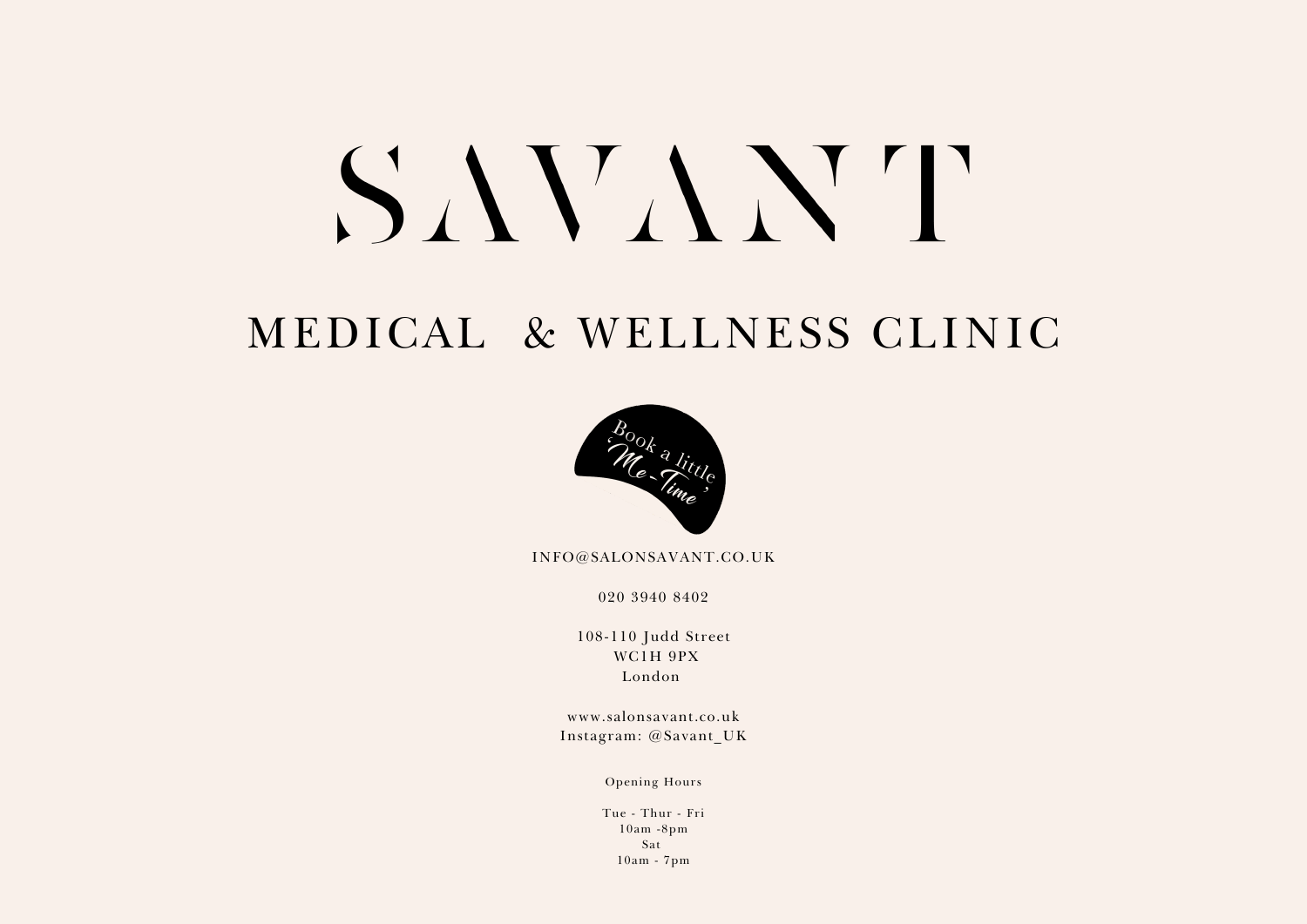## DERMAL FILLERS

| <b>LIPS</b><br>$0.6ML$   1.0ML   | £250   £320 |
|----------------------------------|-------------|
| NON SURGICAL NOSE<br>RHINOPLASTY | £500        |
| <b>TEAR TROUGH</b>               | £450        |
| 1ML                              | £380        |
| 2ML                              | £720        |
| 3ML                              | £1050       |
| 4ML                              | £1380       |
|                                  |             |
| DERMAL FILLER DISSOLVING         | £300        |

## TOXINS

CROWS FEET, FROWN , FOREHEAD, SMOKERS LIPS, BUNNY LINES, GUMMY SMILE, DIMPLED CHIN

| any $1   x2   x3$<br>+ extra *area each | £190   £250   £290<br>£50 |
|-----------------------------------------|---------------------------|
| JAW SLIMMING MASSETER                   | £350                      |
| NECK LIFT PLATYSMA RAND                 | £400                      |
| <b>HYPERHIDROSIS SWEATING</b>           | £500                      |
| LEG / SHOULDER SLIMMING                 | £800                      |

## FAT DISSOLVING FACIALS

1 Area x2 | x4 | x6 2 Areas x2 | x4 | x6

3 Areas x2 | x4 | x6

## £575 £1140 | £2080 | £3000 £855 £1560 | £3000 | £4284

£575 | £1140 | £1560

£350

x1 x2 x3

## SKIN BOOSTERS

|                                               | $X1 \quad X2 \quad X3$ |
|-----------------------------------------------|------------------------|
| PROFHILO                                      | £350   £650            |
| <b>REVIVE</b>                                 | £380   £700            |
| <b>RADIESSE</b>                               | £420   £780            |
| LIPS MESO 1ML                                 | £300   £550            |
| UNDER EYES MESO 1.5ML                         | £390   £740            |
| <b>SCULPTRA</b>                               | £800   £1500   £1950   |
| SKIN/HAIR MESOTHERAPY                         | from $£250$            |
| <b>GLUTATHIONE</b><br>600mg   1200mg   2400mg | £79   £135   £175      |

## PACKAGES

| MUMMY TUMMY PACKAGE<br>8 week course includes 3x Infini<br>$RF + 6x$ EnCurve<br>Duration 12 weeks | £2250 |
|---------------------------------------------------------------------------------------------------|-------|
| DELUXE WAIST CONTOURING<br>6x EnCurve each followed by 1hr<br>massage<br>Duration 6-8 weeks       | f1200 |
| LOWER FACE LIFT<br>2x Infini RF + 3x Ultraformer III<br>Duration 7 months                         | £2650 |

| SAVANT BESPOKE DEEP CLEANSING<br>FACIAL 60mins | £95  |
|------------------------------------------------|------|
| CHEMICAL PEEL<br>45mins                        | £95  |
| LASER SKIN REJUVENATION<br>45mins              | £140 |
| <b>IPL SKIN REJUVENATION</b><br>45mins         | £140 |
| HOLLYWOOD CARBON PEEL<br>45mins                | £155 |
|                                                |      |

### BOOST YOUR FACIAL

| + Healite II LED Therapy                                           | £35               |
|--------------------------------------------------------------------|-------------------|
| + Decollate<br>(included in bespoke deep<br>cleansing facial)      | £35               |
| + Laser Lip Bleaching                                              | £65               |
| Arms & Hands Rejuvenation<br>+ Chemical Peel<br>$+$ IPL<br>+ Laser | £65<br>£95<br>£95 |
| + Hyaluronic Cryo Boost                                            | £45               |
| + Steam & Extractions                                              | £25               |
| + Dermaroller                                                      | £45               |
| + Dermaplaning                                                     | £25               |
| + Resurfacer                                                       | £20               |
| + Cooling & Hydrating Eyes &<br>Lips Treatment                     | £35               |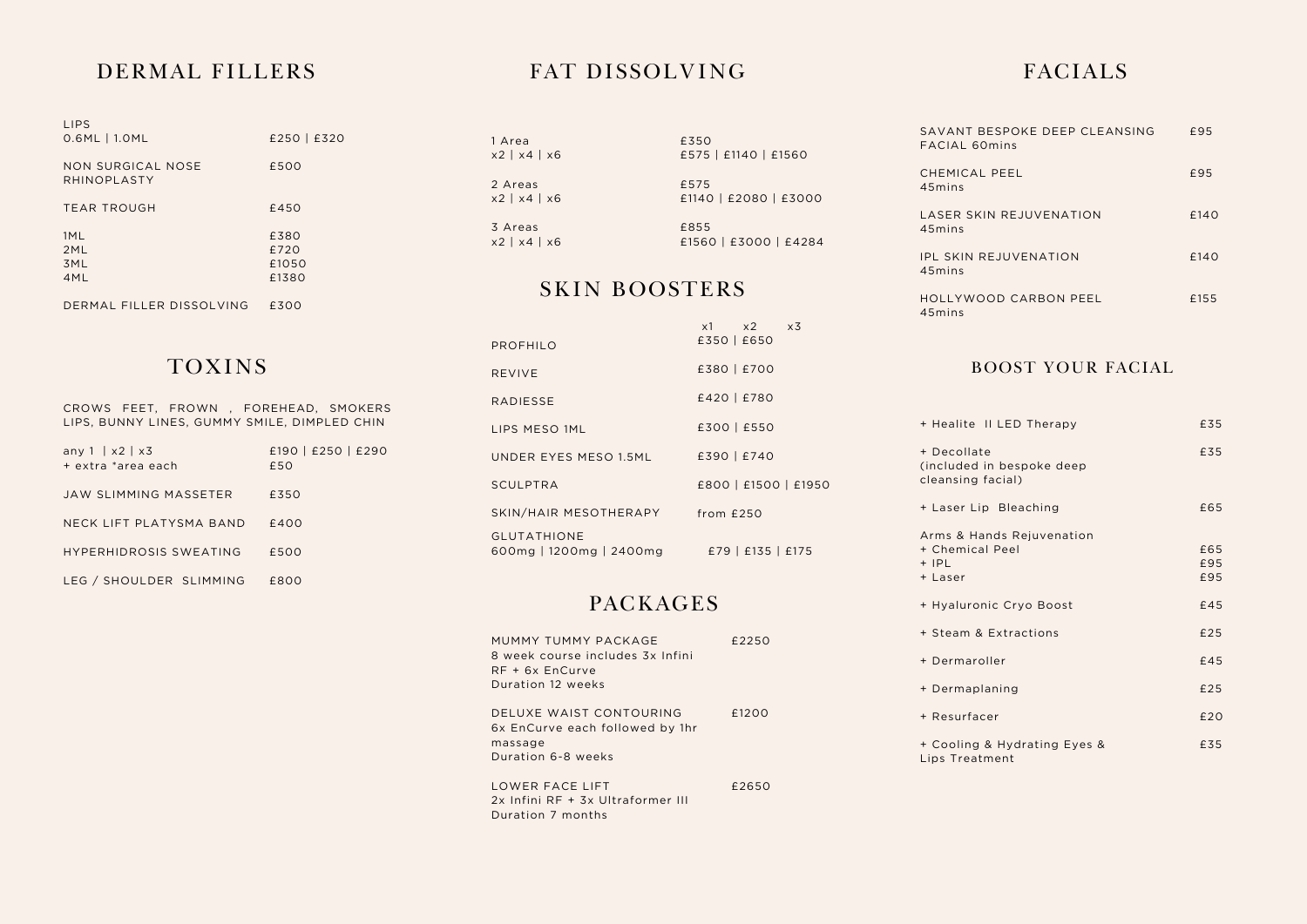## SPECIALIST SKIN TREATMENTS

Book a consultation to learn about treatments for any of the following concerns:

Sagging skin, age spots, freckles, vascular lesions, acne scarring, scarring, enlarged pores, double chin, psoriasis, eczema, keratosis pilaris, in-grown hairs, rosacea, acne, excess sweating, hyperpigmentation, melasma, warts & verruca, nail fungus, excess fat, mummy tummy, dehydrated, dull skin, stretch marks, permanent makeup, tattoo or tattoo removal

| INFINI FRACTIONAL<br>MICRONEEDLING RF                                                                                                 | £650<br>£850 (DR) |
|---------------------------------------------------------------------------------------------------------------------------------------|-------------------|
| HIFU - ULTRAFORMER III                                                                                                                | £1500             |
| AQUAGOLD ® FINE TOUCH<br>+ Ultimate Radiance with growth<br>factors & PDRN<br>+ Targeted toning for brightening<br>the skin           | £395              |
| HEALITE II LED THERAPY 30mins                                                                                                         | £65               |
| <b>CRYOPEN</b>                                                                                                                        | £65<br>£85 (DR)   |
| <b>RUVY TOUCH</b>                                                                                                                     | £65               |
| LASER NAIL FUNGUL TREATMENT                                                                                                           | £125              |
| LASER LIP BLEACHING                                                                                                                   | £85               |
| <b>LASER TONING 45mins</b>                                                                                                            | £140              |
| <b>IPL 15mins</b><br>Thread Veins, Port wine stains,<br>Facial telangiectasias, Cherry<br>angioma, Spider nevus, Periocular<br>vessel | £100              |

| HANDS & ARMS REJUVENATION |      |
|---------------------------|------|
| Chemical Peel             | £95  |
| IPI.                      | f140 |
| <b>IASER</b>              | f140 |
|                           |      |

DRY NEEDLING from 1hr

from £150

## PERMANENT HAIR REDUCTION

|                                                                                                                   |                | x6   |
|-------------------------------------------------------------------------------------------------------------------|----------------|------|
| (A) 1 Area                                                                                                        | £35            | £170 |
| Feet, hands, navel, upper lips, chin,<br>nipples, earlobes, mid of brows,<br>hairline                             |                |      |
| (B) 1 Area                                                                                                        | £55 £275       |      |
| Underarms, bikini line, neck, peri-anal,<br>top of shoulders, sides of the face,<br>jawline, cheekbones, buttocks |                |      |
| (C) 1 Area                                                                                                        | £90            | £450 |
| Full face, brazilian, half legs, half arms,<br>half stomach, full arms, hollywood                                 |                |      |
| (D) 1 Area                                                                                                        | $£125$ $£625$  |      |
| Half back, full stomach, full legs, chest                                                                         |                |      |
| All You Can Laser<br>Up to 60 mins<br>+extra time up to 30 mins                                                   | £170<br>$*E50$ |      |
|                                                                                                                   |                |      |

## LASER HAIR BLEACHING

| ANY ONE AREA                                                          | £35  |
|-----------------------------------------------------------------------|------|
| Upper Lip, Chin, Hands, Brows<br>ANY ONE AREA                         | £70  |
| Fingers, Toes, Sides of Face, Forehead<br>ANY ONE AREA                | £85  |
| Feet, Back of Neck, Full Face, Upper Arms<br>ANY ONE AREA             | £100 |
| Neck, Chest, Lower Back, Stomach<br>ANY NUMBER OF AREAS UP TO 60 MINS | £115 |

#### Patch test required 24 hrs prior.

For Laser hair removal, the area must be shaved 24 hrs prior to treatment to avoid irritation & extra charges.

## TATTOO & TATTOO REMOVAL

| <b>3D AREOLA RECONSTRUCTION</b>                                         |               |
|-------------------------------------------------------------------------|---------------|
| 1 Nipple   2 Nipples                                                    | £595   £999   |
| <b>BELLY BUTTON</b>                                                     | £595          |
| <b>BEAUTY SPOT</b>                                                      | £150          |
| <b>CLEFT LIP</b>                                                        | £190          |
| TATTOO CAMOUFLAGE FOR:<br>Vitiligo   Stretch Marks   Burn scars   Scars |               |
| 1 <sub>hr</sub><br>2 hrs                                                | £190          |
| 3 hrs                                                                   | £340          |
| 4 hrs                                                                   | £480          |
| 5 hrs                                                                   | £610          |
|                                                                         | £710          |
| COSMETIC / BODY TATTOO                                                  |               |
| 1 <sub>hr</sub>                                                         | £190          |
| 2 hrs                                                                   | £340          |
| 3 hrs                                                                   | £480          |
| 4 hrs                                                                   | £610          |
| 5 hrs                                                                   | £710          |
| *extra charge applies for bespoke design.                               |               |
| PERMANENT MAKE UP                                                       |               |
| Eyebrows                                                                | from $£350$   |
| Eyeliner                                                                | from $£350$   |
| Lip                                                                     |               |
| Filling                                                                 | from $£350$   |
| Liner                                                                   | from $£350$   |
| LASER TATTOO REMOVAL                                                    | $x1 \times 8$ |
| XS                                                                      | £45   £324    |
| S                                                                       | £60   £432    |
| M                                                                       | £95   £684    |
| L.                                                                      | £135   £972   |
| <b>XL</b>                                                               | £185   £1332  |
| All Tattoo treatments include a £50 consultation which                  |               |

includes patch test & colour match and a follow up appointment 4-6 weeks after treatment.

Patch test required 24 hrs prior.

For Laser tattoo removal, area must be shaved 24 hrs prior to treatment to avoid irritation & extra charges.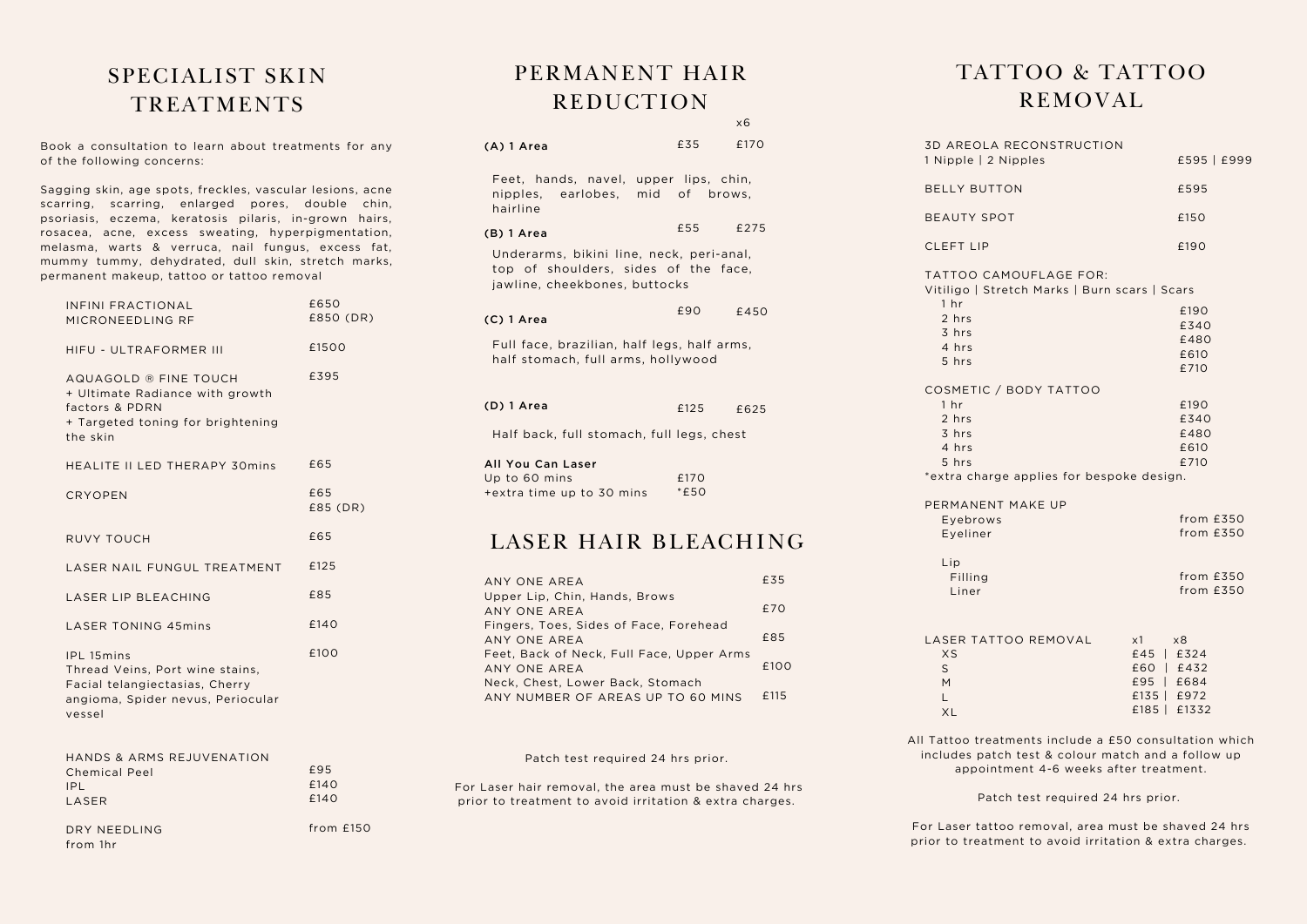## **MASSAGE**

| SAVANT MASSAGE EXPERIENCE<br>60 mins<br>90 mins                                                                                                       | £95<br>£135                            |
|-------------------------------------------------------------------------------------------------------------------------------------------------------|----------------------------------------|
| UPGRADES:<br>+ deep tissue<br>+ lava stones / shells<br>+ bamboo sticks<br>+ pre-massage steam<br>+ pre-massage scrub<br>+ pre-massage Moroccan scrub | £15<br>£15<br>£15<br>£20<br>£20<br>£65 |
| PREGNANCY MASSAGE<br>60 <sub>mins</sub><br>+ lava shells<br>+ rebalancing facial<br>+ pre-massage scrub                                               | £110<br>£15<br>£95<br>£20              |
| ULTIMATE SPA PACKAGE<br>180 mins                                                                                                                      | £250                                   |

## BROWS & LASHES

| WAXING           | E20   |
|------------------|-------|
| BROW TINT        | E20   |
| SHAPE + TINT     | £30   |
| <b>LASH TINT</b> | E20   |
| LVL              | £80   |
| LVL PATCH TEST   | £7.50 |

## N A I L S

| CLASSIC MANICURE               | £35   |
|--------------------------------|-------|
| <b>CLASSIC PEDICURE</b>        | £45   |
| <b>GENTS MANICURE</b>          | £30   |
| <b>GENTS PEDICURE</b>          | £45   |
| + gel finish                   | £17   |
| + gel removal                  | £10   |
| + paraffin wax                 | £20   |
| + french tips                  | £7.50 |
| + IBX treatment                | £25   |
| + mask & hot mitts             | £15   |
|                                |       |
| <b>GEL REMOVAL</b>             | £25   |
| includes shape & buff          |       |
|                                |       |
| PURE INDULGENCE PEDICURE       | £95   |
| includes Gel or Varnish finish |       |
|                                |       |
| LASER NAIL FUNGAL              | £125  |
| <b>TREATMENT</b>               |       |

## WAXING

| <b>CHIN</b>        | £15 |
|--------------------|-----|
| LIP                | £15 |
| SIDES OF FACE      | £23 |
| <b>FULL FACE</b>   | £40 |
| HALF ARMS          | £25 |
| <b>FULL ARMS</b>   | £36 |
| <b>NECK</b>        | £23 |
| <b>CHEST</b>       | £36 |
| <b>STOMACH</b>     | £36 |
| UNDERARMS          | £25 |
| HALF BACK          | £25 |
| FULL BACK          | £60 |
|                    |     |
| <b>BUTTOCKS</b>    | £36 |
| <b>BIKINI LINE</b> | £25 |
| <b>BRAZILIAN</b>   | £45 |
| HOLLYWOOD          | £55 |
|                    |     |
| HALF LEGS          | £36 |
| FULL LEGS          | £60 |
|                    |     |

## H A I R S | M | L

| LADIES CUT<br><b>GENTS CUT</b><br><b>FRINGE CUT</b><br>LADIES CUT & BLOW OUT           | £45   £45   £65<br>£45<br>£10<br>£70   £90   £120 |
|----------------------------------------------------------------------------------------|---------------------------------------------------|
| <b>BLOW OUT</b><br><b>BLOW OUT - AFRO</b>                                              | £30   £45   £55<br>£60                            |
| FOIL HIGHLIGHTS<br>1/4<br>1/2<br>Full Head                                             | £85<br>£115<br>£130                               |
| <b>COLOUR ROOTS</b>                                                                    | £80                                               |
| COLOUR                                                                                 | £80   £80   £95                                   |
| <b>BALAYAGE</b>                                                                        | £150   £165   £200                                |
| BLEACH RETOUCH & TONER                                                                 | £100                                              |
| <b>BLEACH</b>                                                                          | £150                                              |
| <b>TONER</b>                                                                           | £30                                               |
| + olaplex<br>+ fusio booster dose<br>+ mask<br>+ pre-pigmentation colour<br>correction | £45<br>£35<br>£25<br>£65                          |
| <b>HAIR UP</b>                                                                         | £65                                               |
| + tong<br>+ straightener                                                               | £15<br>£15                                        |
| + extra for xLong or Thick                                                             | £15                                               |
|                                                                                        |                                                   |

SHORT HAIR IS ANY LENGTH ABOVE SHOULDERS MEDIUM HAIR IS SHOULDER LENGTH LONG HAIR IS ANY LENGTH BELOW SHOULDER